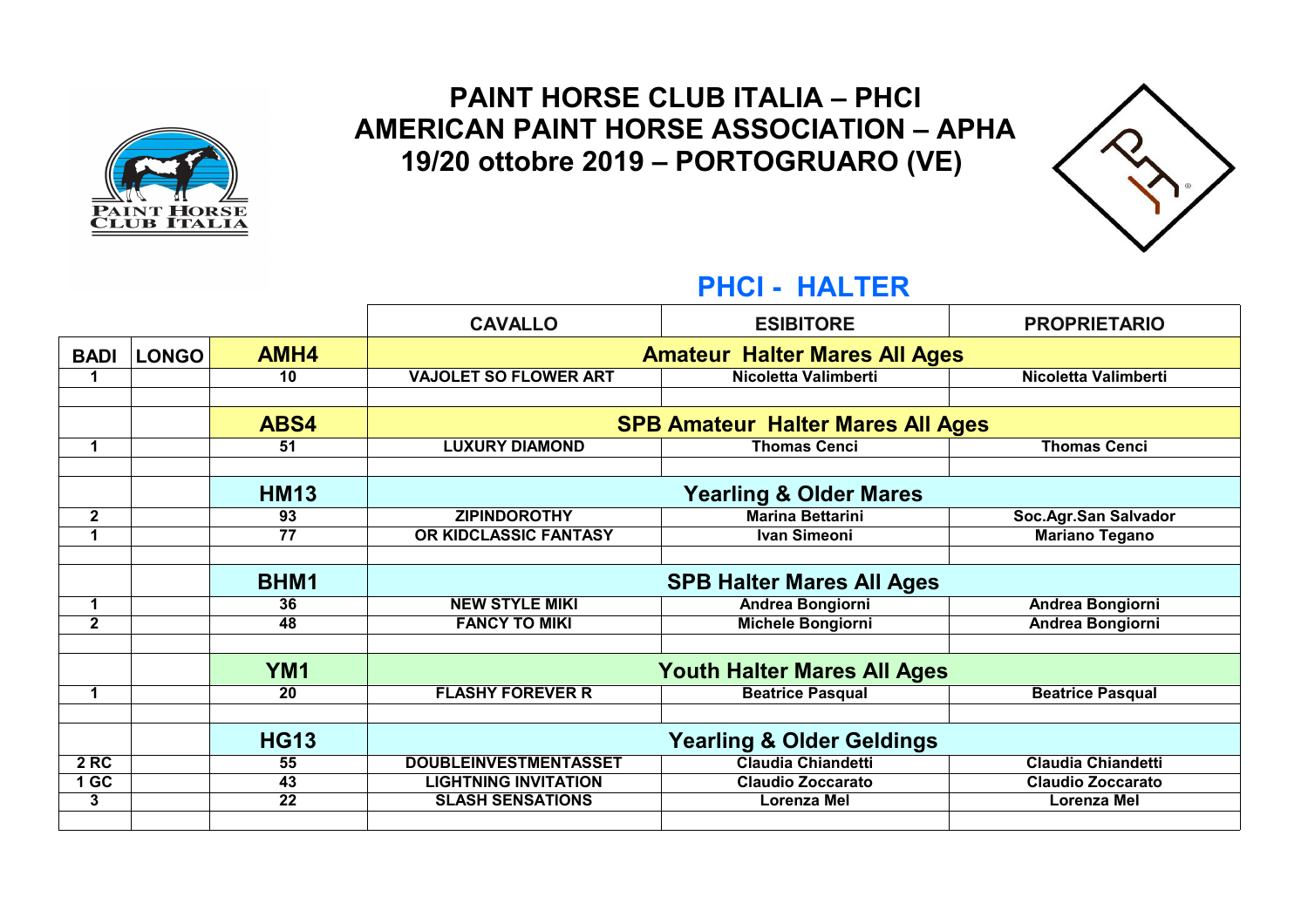| <b>BADI</b>    | <b>LONGO</b>            | YG <sub>1</sub>  | <b>Youth Halter Geldings All Ages</b>                                                     |                                                                       |                           |
|----------------|-------------------------|------------------|-------------------------------------------------------------------------------------------|-----------------------------------------------------------------------|---------------------------|
| 1              |                         | $\overline{55}$  | <b>DOUBLEINVESTMENTASSET</b>                                                              | Di Fresco, Katia                                                      | <b>Claudia Chiandetti</b> |
|                |                         |                  |                                                                                           |                                                                       |                           |
|                |                         | XG1              |                                                                                           | <b>SPB Youth Halter Geldings All Ages</b>                             |                           |
| 1              |                         | 88               | <b>TWISTER IMPRINT CT</b>                                                                 | Emma Barban                                                           | <b>Emma Barban</b>        |
|                |                         |                  |                                                                                           |                                                                       |                           |
|                |                         | AMH <sub>1</sub> |                                                                                           | <b>Amateur Halter Stallions All Ages</b>                              |                           |
| 1              |                         | 71               | <b>MY WHATA HEART CT</b>                                                                  | <b>Thomas Comin</b>                                                   | <b>Thomas Comin</b>       |
|                |                         |                  |                                                                                           |                                                                       |                           |
|                |                         | <b>HS13</b>      |                                                                                           | <b>Yearling &amp; Older Stallions</b>                                 |                           |
| $\mathbf{1}$   |                         | $\overline{91}$  | <b>ROCK INVITATION TR</b>                                                                 | <b>Ivan Simeoni</b>                                                   | <b>Transit Farm</b>       |
| $\mathbf 2$    |                         | $\overline{71}$  | <b>MY WHATA HEART CT</b>                                                                  | <b>Mariano Barban</b>                                                 | <b>Thomas Comin</b>       |
|                |                         |                  |                                                                                           |                                                                       |                           |
|                |                         | <b>OTCC</b>      |                                                                                           | Color Class, One Yr & Older - All Sexes                               |                           |
| 1              |                         | 71               | <b>MY WHATA HEART CT</b>                                                                  | <b>Mariano Barban</b>                                                 | <b>Thomas Comin</b>       |
| $\overline{3}$ |                         | 93               | <b>ZIPINDOROTHY</b>                                                                       | <b>Marina Bettarini</b>                                               | Soc.Agr.San Salvador      |
| $\overline{2}$ |                         | $\overline{91}$  | <b>ROCK INVITATION TR</b>                                                                 | <b>Ivan Simeoni</b>                                                   | <b>Transit Farm</b>       |
|                |                         |                  |                                                                                           |                                                                       |                           |
|                |                         |                  |                                                                                           | <b>Futurity PHCI</b><br><b>Halter Weanling Mare</b><br>$\blacksquare$ |                           |
| $\mathbf 1$    | 1                       | $\overline{72}$  | <b>BLACKONITA DOC</b>                                                                     | <b>Oscar Bettiol</b>                                                  | <b>Oscar Bettiol</b>      |
|                |                         |                  |                                                                                           |                                                                       |                           |
|                |                         |                  | <b>Futurity PHCI</b>                                                                      | <b>Halter Yearling Mares</b>                                          |                           |
| $\mathbf{2}$   | $\overline{\mathbf{2}}$ | $\overline{48}$  | <b>FANCY TO MIKI</b>                                                                      | <b>Michele Bongiorni</b>                                              | <b>Andrea Bongiorni</b>   |
| $\overline{1}$ | $\overline{\mathbf{1}}$ | 36               | <b>NEW STYLE MIKI</b>                                                                     | <b>Andrea Bongiorni</b>                                               | <b>Andrea Bongiorni</b>   |
|                |                         |                  |                                                                                           |                                                                       |                           |
|                |                         |                  | <b>Futurity PHCI</b>                                                                      | <b>Halter Yearling Stallions / Geldings</b>                           |                           |
| $\mathbf{2}$   | $\overline{\mathbf{2}}$ | 71               | <b>MY WHATA HEART CT</b>                                                                  | <b>Mariano Barban</b>                                                 | <b>Thomas Comin</b>       |
| 1              | $\overline{\mathbf{1}}$ | 44               | <b>LET HIM SHINE</b>                                                                      | Ivan Simeoni                                                          | <b>Moira Gazzola</b>      |
|                |                         |                  |                                                                                           |                                                                       |                           |
|                |                         |                  | Futurity PHCI - ALL AROUND - Halter Yearling & 2 Yr Old (All sexes - all APHA Registries) |                                                                       |                           |
| 1              | 1                       | 44               | <b>LET HIM SHINE</b>                                                                      | <b>Ivan Simeoni</b>                                                   | <b>Moira Gazzola</b>      |
| $\overline{2}$ | $\overline{2}$          | $\overline{93}$  | <b>ZIPINDOROTHY</b>                                                                       | <b>Marina Bettarini</b>                                               | Soc.Agr.San Salvador      |
|                |                         |                  |                                                                                           |                                                                       |                           |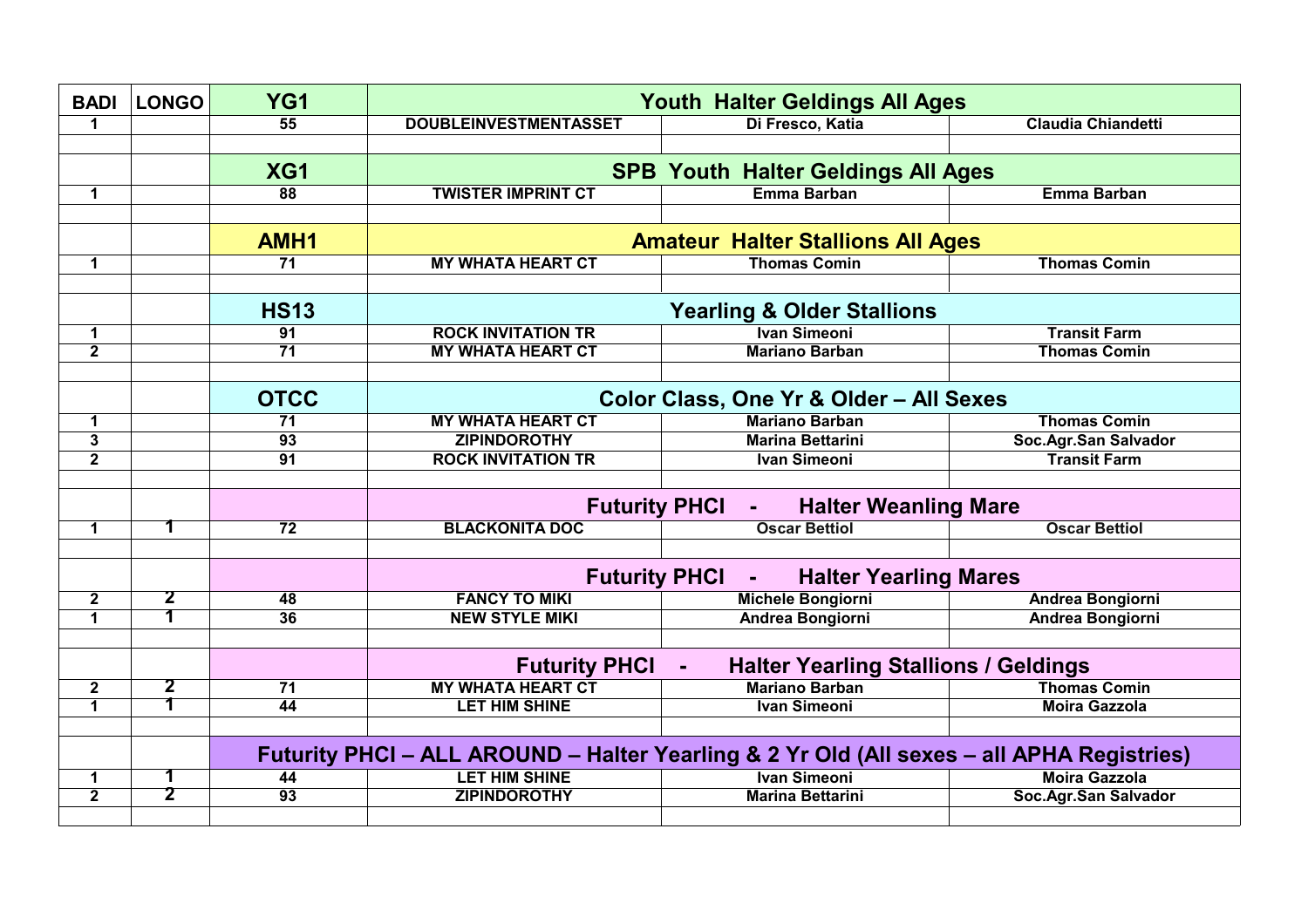| <b>BADI</b>              | <b>LONGO</b> | Futurity PHCI – ALL AROUND – Halter 3 Yr Old & 4 Yr Old (All sexes – all APHA Registries) |                             |                          |                          |  |
|--------------------------|--------------|-------------------------------------------------------------------------------------------|-----------------------------|--------------------------|--------------------------|--|
| 4                        |              | 47                                                                                        | <b>WINSLOW OF SERCAM</b>    | Luca De Bortoli          | Luca De Bortoli          |  |
| n                        |              | 91                                                                                        | <b>ROCK INVITATION TR</b>   | Ivan Simeoni             | <b>Transit Farm</b>      |  |
|                          |              | 64                                                                                        | <b>ROLL SENSATION TR</b>    | Moira Gazzola            | <b>Transit Farm</b>      |  |
|                          |              | 43                                                                                        | <b>LIGHTNING INVITATION</b> | <b>Claudio Zoccarato</b> | <b>Claudio Zoccarato</b> |  |
| <b>PHCI - LONGE LINE</b> |              |                                                                                           |                             |                          |                          |  |

|              | $LLN3 + BLL3$ |                          | Yearling & 2 Yr Old Longe Line                              | <b>SPB</b>           |
|--------------|---------------|--------------------------|-------------------------------------------------------------|----------------------|
| 4            | 36            | <b>NEW STYLE MIKI</b>    | Andrea Bongiorni                                            | Andrea Bongiorni     |
| $\mathbf{2}$ | 93            | <b>ZIPINDOROTHY</b>      | <b>Marina Bettarini</b>                                     | Soc.Agr.San Salvador |
| 3            | 71            | <b>MY WHATA HEART CT</b> | <b>Mariano Barban</b>                                       | <b>Thomas Comin</b>  |
|              | 44            | <b>LET HIM SHINE</b>     | Ivan Simeoni                                                | <b>Moira Gazzola</b> |
|              |               |                          |                                                             |                      |
|              |               |                          | <b>Futurity PHCI</b><br><b>Yearling Longe Line</b>          |                      |
|              | 44            | <b>LET HIM SHINE</b>     | <b>Ivan Simeoni</b>                                         | <b>Moira Gazzola</b> |
| $\mathbf{2}$ | 71            | <b>MY WHATA HEART CT</b> | <b>Mariano Barban</b>                                       | <b>Thomas Comin</b>  |
| 3            | 36            | <b>NEW STYLE MIKI</b>    | Andrea Bongiorni                                            | Andrea Bongiorni     |
|              |               |                          |                                                             |                      |
|              |               |                          | Futurity PHCI - ALL AROUND - Longe Line Yearling & 2 Yr Old |                      |
|              | 44            | <b>LET HIM SHINE</b>     | Ivan Simeoni                                                | <b>Moira Gazzola</b> |
| $\mathbf{2}$ | 93            | <b>ZIPINDOROTHY</b>      | <b>Marina Bettarini</b>                                     | Soc.Agr.San Salvador |

# **PHCI - SHOWMANSHIP**

|              | <b>ASH1 + ABSH</b> |                                                             | <b>Amateur Showmanship All Ages</b> | <b>SPB</b>                |  |
|--------------|--------------------|-------------------------------------------------------------|-------------------------------------|---------------------------|--|
| $\mathbf{2}$ | 64                 | <b>ROLL SENSATION TR</b>                                    | <b>Moira Gazzola</b>                | <b>Transit Farm</b>       |  |
| 5            | 51                 | <b>LUXURY DIAMOND</b>                                       | <b>Thomas Cenci</b>                 | <b>Thomas Cenci</b>       |  |
|              | 22                 | <b>SLASH SENSATIONS</b>                                     | Lorenza Mel                         | Lorenza Mel               |  |
| 3            | 10                 | <b>VAJOLET SO FLOWER ART</b>                                | Nicoletta Valimberti                | Nicoletta Valimberti      |  |
| 4            | 82                 | <b>SEND ME INVITATION</b>                                   | Anna Paola Berno                    | Anna Paola Berno          |  |
|              |                    |                                                             |                                     |                           |  |
|              | YSH1 + XSH1        | <b>Youth Showmanship 18 &amp; Under</b><br><b>SPB</b><br>÷. |                                     |                           |  |
| 3            | 55                 | <b>DOUBLEINVESTMENTASSET</b>                                | Di Fresco, Katia                    | <b>Claudia Chiandetti</b> |  |
|              | 20                 | <b>FLASHY FOREVER R</b>                                     | <b>Beatrice Pasqual</b>             | <b>Beatrice Pasqual</b>   |  |
| $\mathbf 2$  | 88                 | <b>TWISTER IMPRINT CT</b>                                   | <b>Emma Barban</b>                  | Emma Barban               |  |
|              |                    |                                                             |                                     |                           |  |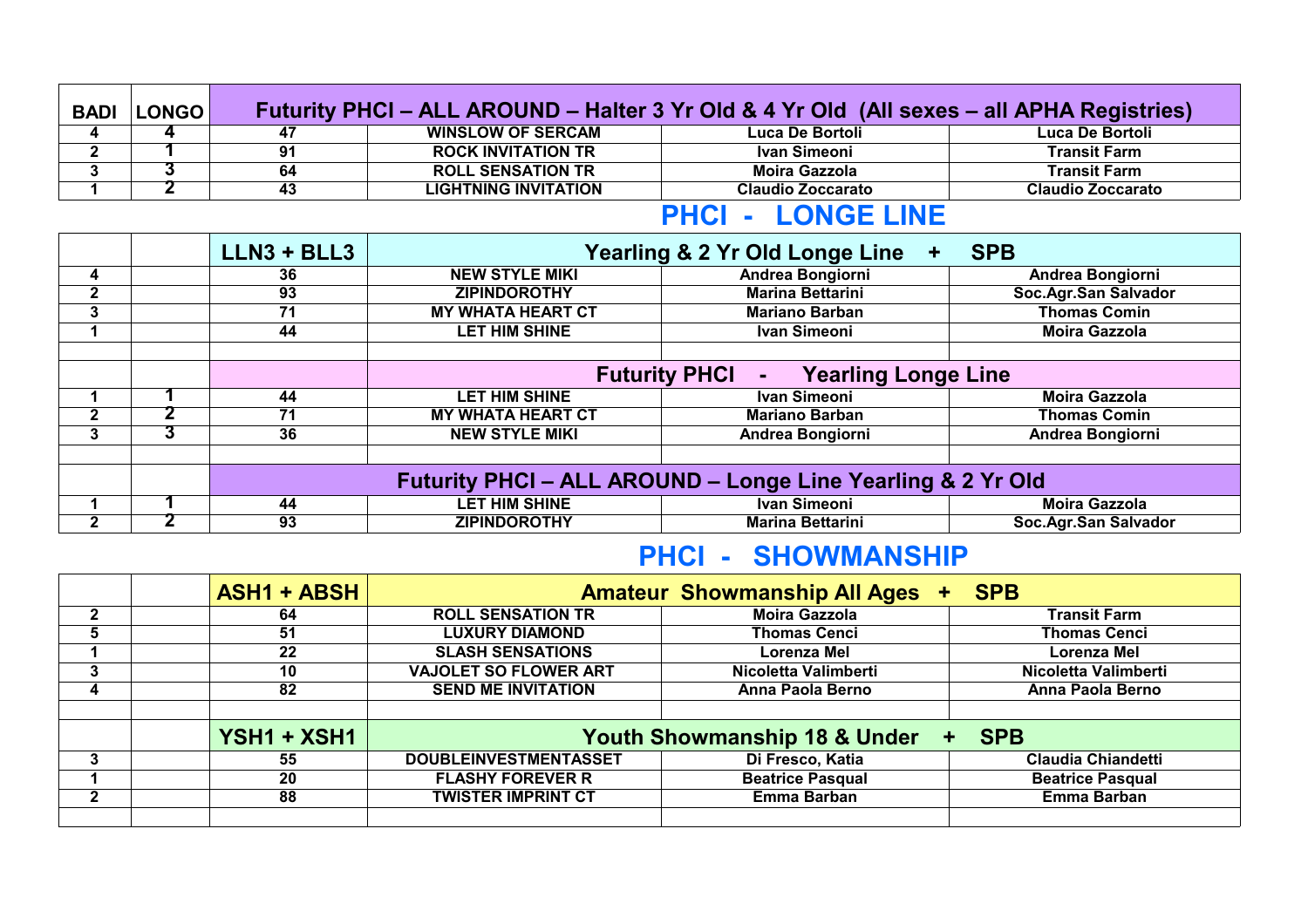| <b>BADI</b> | <b>LONGO</b> | <b>PHCI Novice YOUTH + AMATEUR Showmanship (not approved)</b> |                         |                    |                            |
|-------------|--------------|---------------------------------------------------------------|-------------------------|--------------------|----------------------------|
|             |              | 46                                                            | <b>MS PINE GOLD</b>     | Elisa Guagliumi    | <b>Luca Vittorio Cozzo</b> |
|             |              | 37                                                            | <b>ACRE SOON LITTLE</b> | Asia Tarchino      | Luca Vittorio Cozzo        |
|             |              | 69                                                            | <b>MAXIMUM REWARD</b>   | <b>Anna Measso</b> | Luca Vittorio Cozzo        |
|             |              |                                                               |                         |                    |                            |

# **PHCI - WESTERN PLASURE**

|                         | WP <sub>1</sub> | <b>Western Pleasure All Ages</b> |                                                  |                            |
|-------------------------|-----------------|----------------------------------|--------------------------------------------------|----------------------------|
| $\mathbf{2}$            | 19              | <b>FOREVER VALENTINE R</b>       | <b>Rudy Simeoni</b>                              | <b>Rudy Simeoni</b>        |
| $\overline{3}$          | $\overline{55}$ | <b>DOUBLEINVESTMENTASSET</b>     | <b>Claudia Chiandetti</b>                        | <b>Claudia Chiandetti</b>  |
| $\mathbf 1$             | $\overline{91}$ | <b>ROCK INVITATION TR</b>        | <b>Ivan Simeoni</b>                              | <b>Transit Farm</b>        |
|                         |                 |                                  |                                                  |                            |
|                         | <b>GWP</b>      |                                  | <b>Green Western Pleasure All Ages</b>           |                            |
| $\mathbf 1$             | 90              | AN INVITATIONCOWBOY              | <b>Rudy Simeoni</b>                              | <b>Francesca Antonello</b> |
| $\overline{\mathbf{2}}$ | 76              | <b>SWEET INVITATION TR</b>       | <b>Stefano Brunello</b>                          | <b>Stefano Brunello</b>    |
| 3                       | 55              | <b>DOUBLEINVESTMENTASSET</b>     | <b>Claudia Chiandetti</b>                        | <b>Claudia Chiandetti</b>  |
|                         |                 |                                  |                                                  |                            |
|                         | AWP1            |                                  | <b>Amateur Western Pleasure All Ages</b>         |                            |
| 4                       | 22              | <b>SLASH SENSATIONS</b>          | <b>Lorenza Mel</b>                               | <b>Lorenza Mel</b>         |
| $\overline{2}$          | 76              | <b>SWEET INVITATION TR</b>       | <b>Stefano Brunello</b>                          | <b>Stefano Brunello</b>    |
| $\overline{1}$          | $\overline{19}$ | <b>FOREVER VALENTINE R</b>       | <b>Francesca Antonello</b>                       | <b>Rudy Simeoni</b>        |
| 3                       | $\overline{43}$ | <b>LIGHTNING INVITATION</b>      | <b>Claudio Zoccarato</b>                         | <b>Claudio Zoccarato</b>   |
|                         |                 |                                  |                                                  |                            |
|                         | <b>ABWP</b>     |                                  | <b>SPB Amateur Western Pleasure All Ages</b>     |                            |
| $\mathbf{2}$            | 51              | <b>LUXURY DIAMOND</b>            | <b>Thomas Cenci</b>                              | <b>Thomas Cenci</b>        |
| 1                       | 64              | <b>ROLL SENSATION TR</b>         | <b>Moira Gazzola</b>                             | <b>Transit Farm</b>        |
|                         |                 |                                  |                                                  |                            |
|                         | <b>YWP1</b>     |                                  | Youth Western Pleasure 18 & Under                |                            |
| 1                       | 20              | <b>FLASHY FOREVER R</b>          | <b>Beatrice Pasqual</b>                          | <b>Beatrice Pasqual</b>    |
| $\mathbf{2}$            | 55              | <b>DOUBLEINVESTMENTASSET</b>     | Di Fresco, Katia                                 | <b>Claudia Chiandetti</b>  |
|                         |                 |                                  |                                                  |                            |
|                         | XWP1            |                                  | <b>SPB Youth Western Pleasure 18 &amp; Under</b> |                            |
| $\mathbf 1$             | 88              | <b>TWISTER IMPRINT CT</b>        | Emma Barban                                      | <b>Emma Barban</b>         |
|                         |                 |                                  |                                                  |                            |
|                         |                 |                                  |                                                  |                            |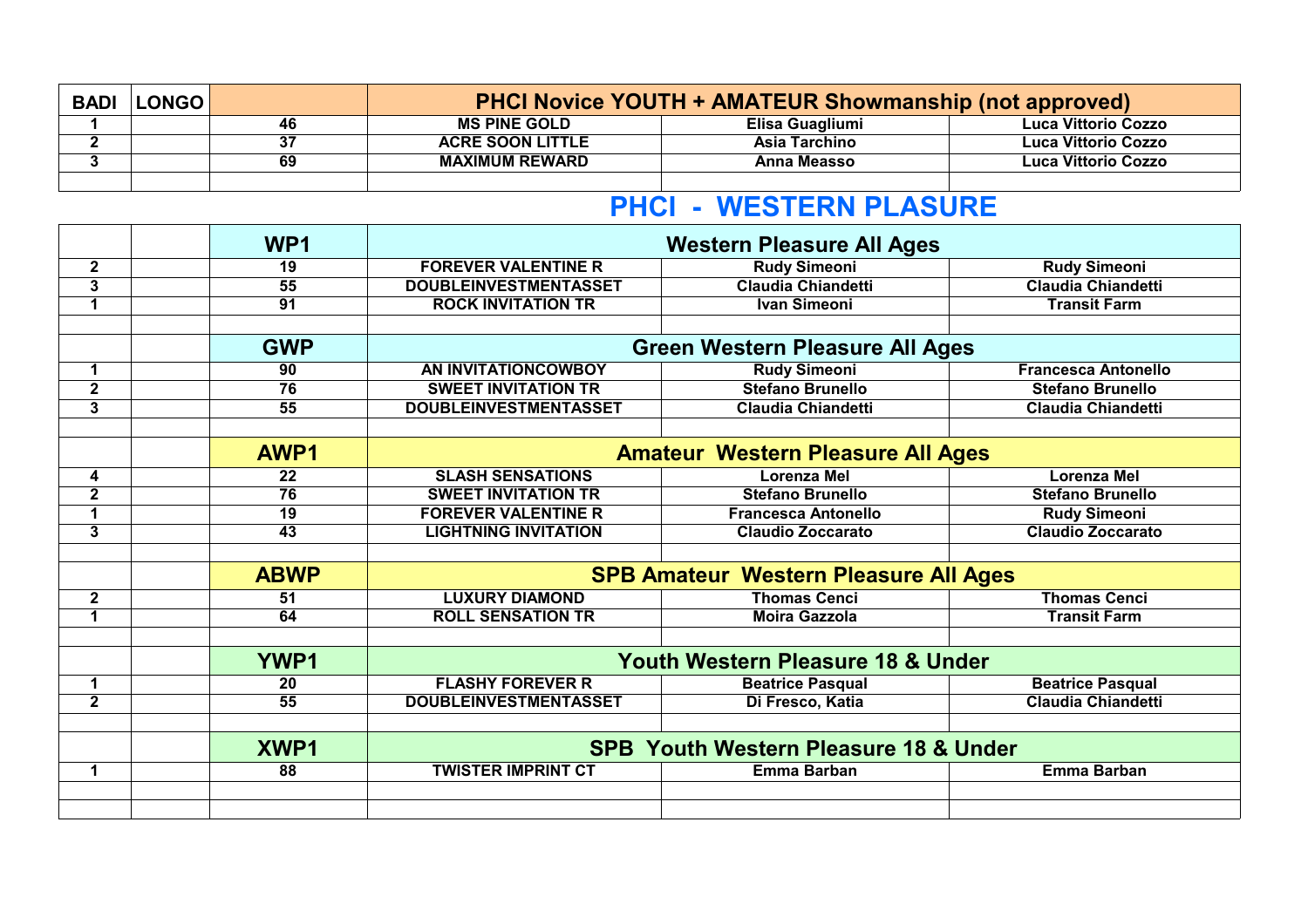| <b>BADI</b> | <b>LONGO</b> |    | <b>PHCI Novice YOUTH + AMATEUR Western Pleasure (not approved)</b> |                        |              |  |
|-------------|--------------|----|--------------------------------------------------------------------|------------------------|--------------|--|
|             |              | 91 | <b>ROCK INVITATION TR</b>                                          | <b>Marco Zanchetta</b> | Transit Farm |  |
|             |              |    |                                                                    |                        |              |  |

### **PHCI - HUNTER UNDER SADDLE**

|                         |                | BPH <sub>1</sub> | <b>Hunter Under Saddle All Ages</b>                                  |                                                 |                           |
|-------------------------|----------------|------------------|----------------------------------------------------------------------|-------------------------------------------------|---------------------------|
| $\mathbf 1$             |                | 55               | <b>DOUBLEINVESTMENTASSET</b>                                         | <b>Claudia Chiandetti</b>                       | <b>Claudia Chiandetti</b> |
|                         |                |                  |                                                                      |                                                 |                           |
|                         |                | <b>GHU</b>       |                                                                      | <b>Green Hunter Under Saddle All Ages</b>       |                           |
| $\mathbf{2}$            |                | 76               | <b>SWEET INVITATION TR</b>                                           | <b>Stefano Brunello</b>                         | <b>Stefano Brunello</b>   |
| 3                       |                | 55               | <b>DOUBLEINVESTMENTASSET</b>                                         | <b>Claudia Chiandetti</b>                       | <b>Claudia Chiandetti</b> |
| $\overline{1}$          |                | $\overline{43}$  | <b>LIGHTNING INVITATION</b>                                          | <b>Ivan Simeoni</b>                             | <b>Claudio Zoccarato</b>  |
|                         |                |                  |                                                                      |                                                 |                           |
|                         |                | ABH1             |                                                                      | <b>Amateur Hunter Under Saddle All Ages</b>     |                           |
| $\mathbf 1$             |                | 82               | <b>SEND ME INVITATION</b>                                            | Anna Paola Berno                                | <b>Anna Paola Berno</b>   |
| $\overline{\mathbf{3}}$ |                | $\overline{10}$  | <b>VAJOLET SO FLOWER ART</b>                                         | Nicoletta Valimberti                            | Nicoletta Valimberti      |
| $\overline{2}$          |                | 76               | <b>SWEET INVITATION TR</b>                                           | <b>Stefano Brunello</b>                         | <b>Stefano Brunello</b>   |
|                         |                |                  |                                                                      |                                                 |                           |
|                         |                |                  |                                                                      |                                                 |                           |
|                         |                | YBH1             |                                                                      | <b>Youth Hunter Under Saddle 18 &amp; Under</b> |                           |
| $\mathbf{2}$            |                | 55               | <b>DOUBLEINVESTMENTASSET</b>                                         | Di Fresco, Katia                                | <b>Claudia Chiandetti</b> |
| $\blacktriangleleft$    |                | 20               | <b>FLASHY FOREVER R</b>                                              | <b>Beatrice Pasqual</b>                         | <b>Beatrice Pasqual</b>   |
|                         |                |                  |                                                                      |                                                 |                           |
|                         |                |                  | <b>Futurity PHCI</b>                                                 | <b>3 Yr Old Hunter Under Saddle</b>             |                           |
| 1                       | 1              | 82               | <b>SEND ME INVITATION</b>                                            | <b>Ivan Simeoni</b>                             | <b>Anna Paola Berno</b>   |
| $\mathbf{2}$            | $\overline{2}$ | $\overline{76}$  | <b>SWEET INVITATION TR</b>                                           | <b>Stefano Brunello</b>                         | <b>Stefano Brunello</b>   |
|                         |                |                  |                                                                      |                                                 |                           |
|                         |                |                  | Futurity PHCI - ALL AROUND - Hunter Under Saddle 3 Yr Old & 4 Yr Old |                                                 |                           |
| $\mathbf 2$             | $\mathbf 2$    | 43               | <b>LIGHTNING INVITATION</b>                                          | <b>Ivan Simeoni</b>                             | <b>Claudio Zoccarato</b>  |
| 3                       | $\overline{3}$ | $\overline{47}$  | <b>WINSLOW OF SERCAM</b>                                             | <b>Luca De Bortoli</b>                          | Luca De Bortoli           |
| 1                       | 1              | 64               | <b>ROLL SENSATION TR</b>                                             | <b>Moira Gazzola</b>                            | <b>Transit Farm</b>       |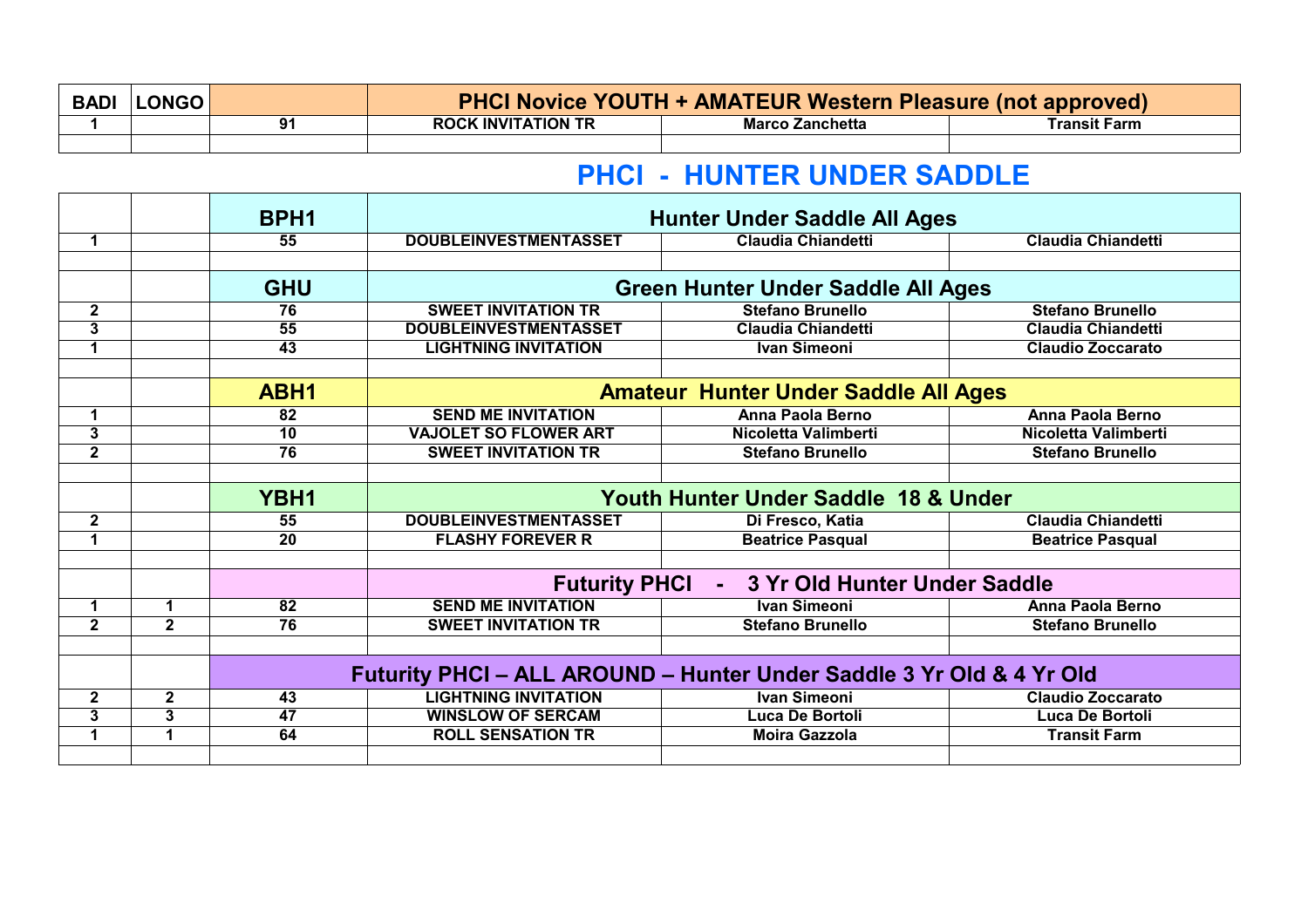# **PHCI - HUNT SEAT EQUITATION**

| BADI      | LONGO  YEE1 + XEE1 | <b>Youth Hunt Seat Equitation 18 &amp; Under</b><br>+ SPB |                         |                         |  |
|-----------|--------------------|-----------------------------------------------------------|-------------------------|-------------------------|--|
|           | 20                 | <b>FLASHY FOREVER R</b>                                   | <b>Beatrice Pasqual</b> | <b>Beatrice Pasqual</b> |  |
| <b>DQ</b> | 55                 | <b>DOUBLEINVESTMENTASSET</b>                              | Di Fresco, Katia        | Claudia Chiandetti      |  |
|           |                    |                                                           |                         |                         |  |

#### **PHCI - REINING**

|  | $YR1 + XR1$ |                         | Youth Reining 18 & Under + | <b>SPB</b>          |
|--|-------------|-------------------------|----------------------------|---------------------|
|  | 37          | <b>ACRE SOON LITTLE</b> | <b>Luca Vittorio Cozzo</b> | Luca Vittorio Cozzo |
|  |             |                         |                            |                     |
|  |             |                         |                            |                     |

# **PHCI - HORSEMANSHIP**

|              |             | <b>CAVALLO</b>               | <b>ESIBITORE</b>                                                | <b>PROPRIETARIO</b>                |
|--------------|-------------|------------------------------|-----------------------------------------------------------------|------------------------------------|
|              | AH1 + ABHM  |                              | <b>Amateur Western Horsemanship All Ages</b>                    | <b>SPB</b><br>÷                    |
| $\mathbf{2}$ | 51          | <b>LUXURY DIAMOND</b>        | <b>Thomas Cenci</b>                                             | <b>Thomas Cenci</b>                |
| 3            | 10          | <b>VAJOLET SO FLOWER ART</b> | Nicoletta Valimberti                                            | Nicoletta Valimberti               |
|              | 64          | <b>ROLL SENSATION TR</b>     | <b>Moira Gazzola</b>                                            | <b>Transit Farm</b>                |
|              |             |                              |                                                                 |                                    |
|              | $YH1 + XH1$ |                              | Youth Western Horsemanship 18 & Under                           | <b>SPB</b><br>$\ddot{\phantom{1}}$ |
| $\mathbf{2}$ | 88          | <b>TWISTER IMPRINT CT</b>    | Emma Barban                                                     | <b>Emma Barban</b>                 |
|              | 20          | <b>FLASHY FOREVER R</b>      | <b>Beatrice Pasqual</b>                                         | <b>Beatrice Pasqual</b>            |
| 3            | 55          | <b>DOUBLEINVESTMENTASSET</b> | Di Fresco, Katia                                                | <b>Claudia Chiandetti</b>          |
|              |             |                              |                                                                 |                                    |
|              |             |                              | PHCI Novice YOUTH + AMATEUR Western Horsemanship (not approved) |                                    |
| $\mathbf{2}$ | 37          | <b>ACRE SOON LITTLE</b>      | <b>Asia Tarchino</b>                                            | <b>Luca Vittorio Cozzo</b>         |
| 3            | 69          | <b>MAXIMUM REWARD</b>        | <b>Anna Measso</b>                                              | <b>Luca Vittorio Cozzo</b>         |
|              | 46          | <b>MS PINE GOLD</b>          | Elisa Guagliumi                                                 | <b>Luca Vittorio Cozzo</b>         |
|              |             |                              |                                                                 |                                    |
|              |             |                              | Lead Line (3-8 years old) (not approved)                        |                                    |
|              | 55          | <b>DOUBLEINVESTMENTASSET</b> | Leita, Mattia                                                   | <b>Claudia Chiandetti</b>          |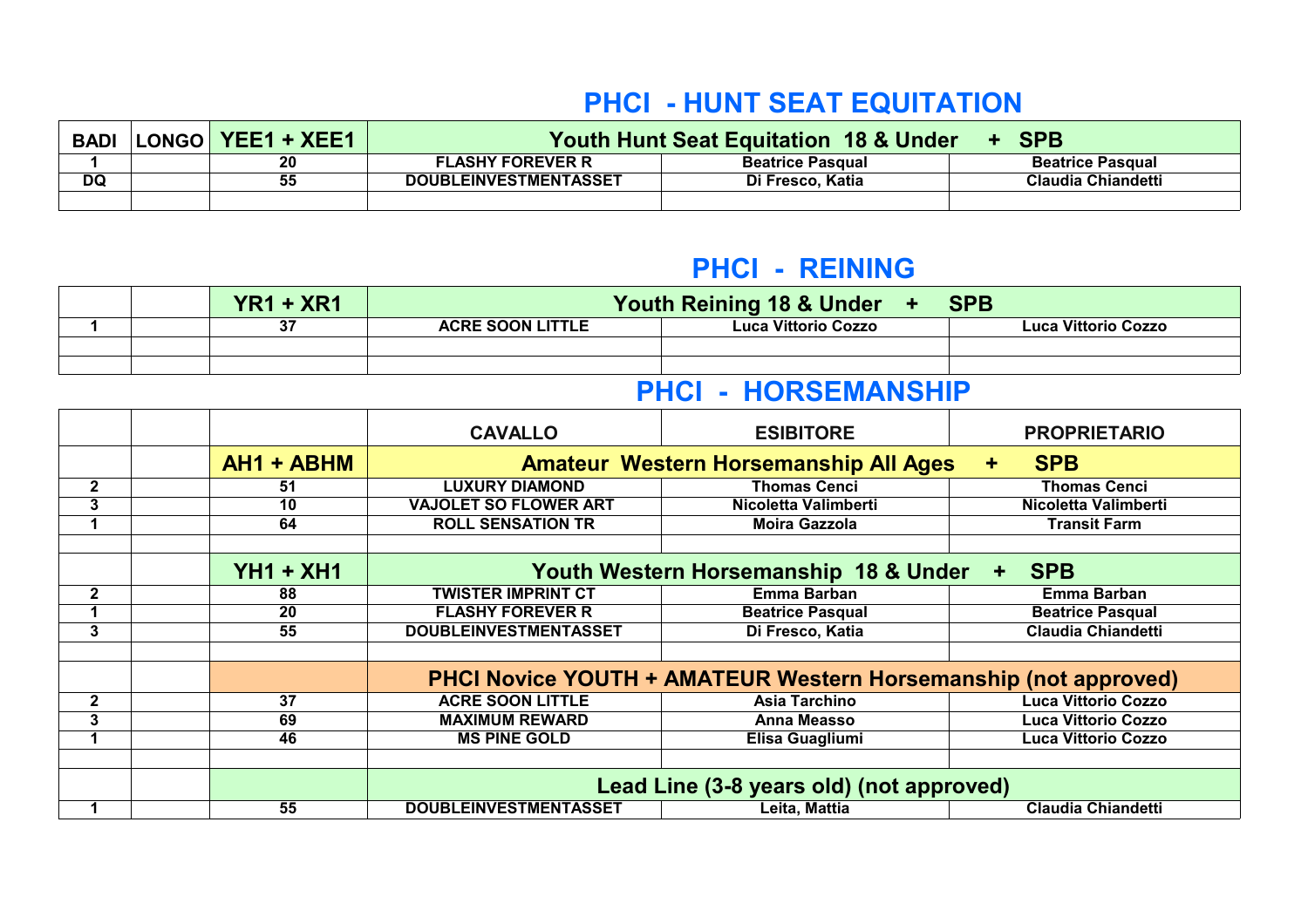# **PHCI - FUTURITY WESTERN PLEASURE**

| <b>BADI</b> | <b>LONGO</b> |                                                                   | Futurity PHCI - 3 Yr Old Western Pleasure |                          |                            |  |
|-------------|--------------|-------------------------------------------------------------------|-------------------------------------------|--------------------------|----------------------------|--|
|             |              | 90                                                                | AN INVITATIONCOWBOY                       | <b>Rudy Simeoni</b>      | <b>Francesca Antonello</b> |  |
|             |              | 82                                                                | <b>SEND ME INVITATION</b>                 | Ivan Simeoni             | Anna Paola Berno           |  |
|             |              |                                                                   |                                           |                          |                            |  |
|             |              | Futurity PHCI - ALL AROUND - Western Pleasure 3 Yr Old & 4 Yr Old |                                           |                          |                            |  |
|             |              | 64                                                                | <b>ROLL SENSATION TR</b>                  | Moira Gazzola            | <b>Transit Farm</b>        |  |
|             |              | 47                                                                | <b>WINSLOW OF SERCAM</b>                  | Luca De Bortoli          | Luca De Bortoli            |  |
|             |              | 91                                                                | <b>ROCK INVITATION TR</b>                 | Ivan Simeoni             | <b>Transit Farm</b>        |  |
|             |              | 43                                                                | <b>LIGHTNING INVITATION</b>               | <b>Claudio Zoccarato</b> | Claudio Zoccarato          |  |
|             |              |                                                                   |                                           |                          |                            |  |

# **PHCI - IN HAND TRAIL**

|           |    | $IHT3 + BIH3$                                                  | Yearling & 2 Yr Old In Hand Trail + SPB |                         |                      |  |
|-----------|----|----------------------------------------------------------------|-----------------------------------------|-------------------------|----------------------|--|
|           |    | 93                                                             | <b>ZIPINDOROTHY</b>                     | <b>Marina Bettarini</b> | Soc.Agr.San Salvador |  |
|           |    |                                                                |                                         |                         |                      |  |
|           |    | Futurity PHCI – ALL AROUND – In Hand Trail Yearling & 2 Yr Old |                                         |                         |                      |  |
|           |    | 93                                                             | <b>ZIPINDOROTHY</b>                     | <b>Marina Bettarini</b> | Soc.Agr.San Salvador |  |
| <b>DQ</b> | DQ | 44                                                             | LET HIM SHINE                           | <b>Moira Gazzola</b>    | <b>Moira Gazzola</b> |  |

### **PHCI - TRAIL**

|              |                   | <b>CAVALLO</b>                 | <b>ESIBITORE</b>          | <b>PROPRIETARIO</b>       |  |
|--------------|-------------------|--------------------------------|---------------------------|---------------------------|--|
|              | $TRL1 + BT1$      | + SPB<br><b>Trail All Ages</b> |                           |                           |  |
| $\mathbf{2}$ | 22                | <b>SLASH SENSATIONS</b>        | Ivan Simeoni              | Lorenza Mel               |  |
| 3            | 55                | <b>DOUBLEINVESTMENTASSET</b>   | <b>Claudia Chiandetti</b> | <b>Claudia Chiandetti</b> |  |
|              | 91                | <b>ROCK INVITATION TR</b>      | Ivan Simeoni              | <b>Transit Farm</b>       |  |
|              |                   |                                |                           |                           |  |
|              | <b>GTR + BGTR</b> | Green Trail All Ages + SPB     |                           |                           |  |
| DQ           | 20                | <b>FLASHY FOREVER R</b>        | <b>Beatrice Pasqual</b>   | <b>Beatrice Pasqual</b>   |  |
|              | 55                | <b>DOUBLEINVESTMENTASSET</b>   | <b>Claudia Chiandetti</b> | <b>Claudia Chiandetti</b> |  |
| っ            | 91                | <b>ROCK INVITATION TR</b>      | Ivan Simeoni              | <b>Transit Farm</b>       |  |